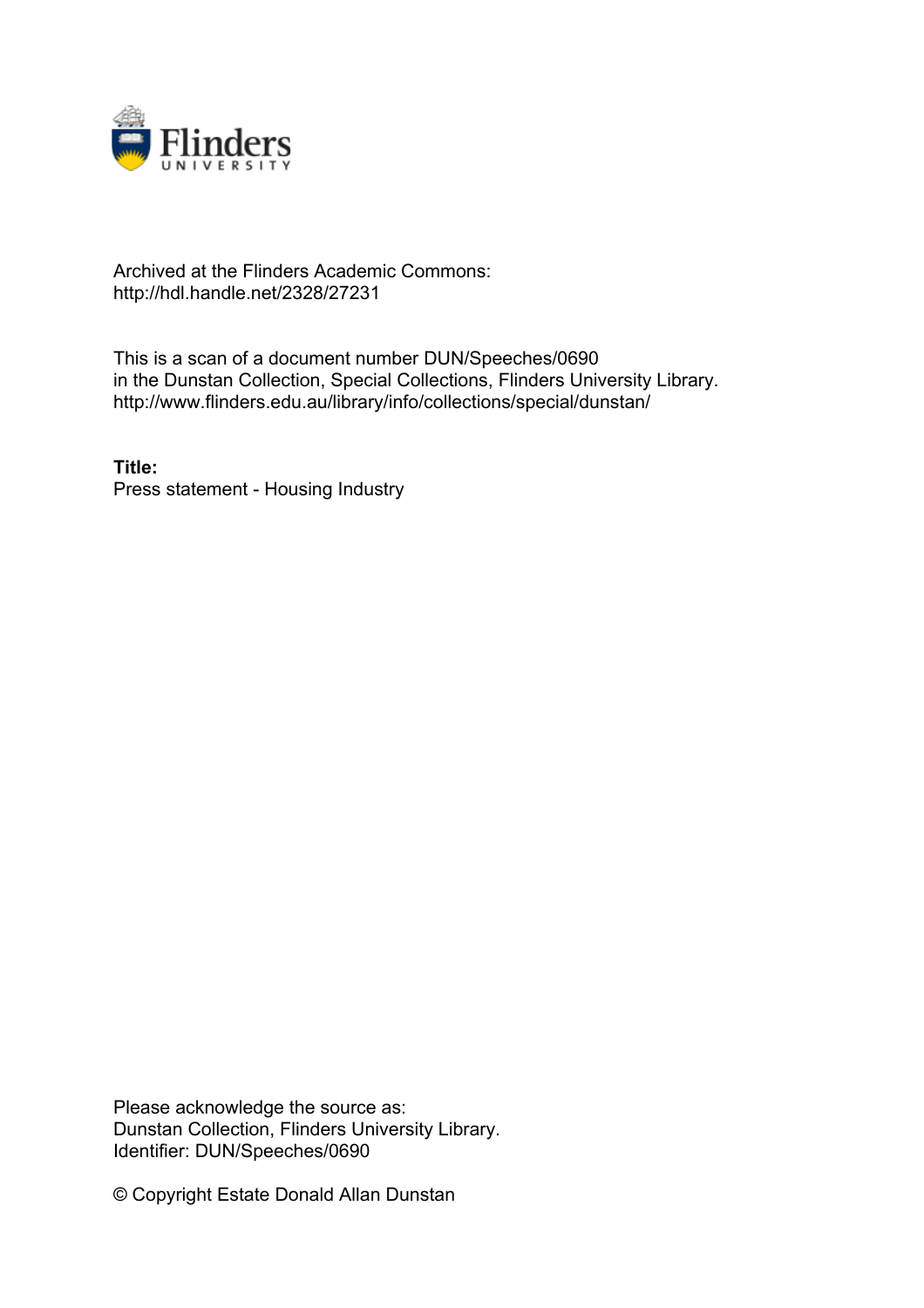•PRESS STATEMENT: 16/11/70. FftOM: THE PREMIER (MR. DUNSTAN) SUBJECT: HOUSING INDUSTRY. Pr.D. iOO/70.

69C

"Architects, planners and builders should take intelligent note of the lives and desires of people who are to live in new buildings and new development areas if effective planning is to occur in South Australia," the Premier (Mr. Dunstan) said tonight; The Premier was speaking at a presentation of certificates to successful candidates in the Building Management Course conducted by the Housing Industry Association.

Mr. Dunstan told the audience that "South Australians can be proud of some recent significant developments in building technology in South Australia".

"For instance, we have led Australia in the development of aggregate stone components for a wide variety of buildings ranging from suburban schools to major high-rise buildings".

Mr. Dunstan said that since the War the role of the builder has been changing in all western societies.

"Builders are not now simply concerned with organising an adequate supply of bricks and sufficient labour to build with them - the role of the builder is now one in which management skills are becoming the upper most and in which responsibilities for land purchase, for planning, for finance, and for the integration of both on and off site skills are necessary."

Mr. Dunstan commended the Institute of Builders for constantly striving for higher professional standards in this industry. He said, "It is largely due to the Institute's efforts that Diploma Courses in Building Technology have been established at the S.A. Institute of Technology."

He continued, "However, as has been shown with such disciplines as general engineering education in new technologies must go hand in hand with education in management skills that can make the most of the new information."

"There are at present a number of approaches to and levels in the preparation of people for management tasks and they range from embrasive courses in business administration at a Master's Degree level to courses which are designed to equip people for management